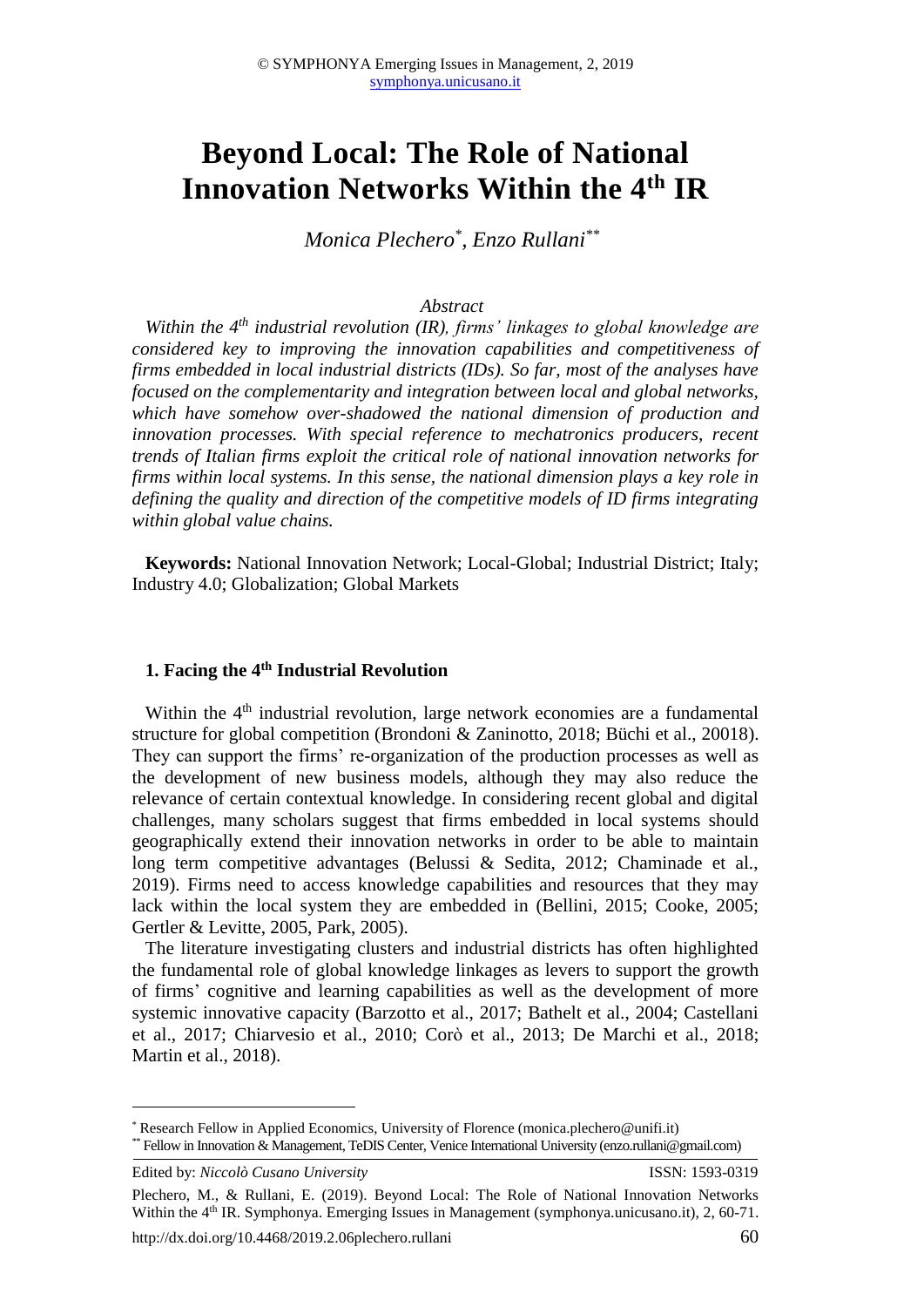Many of the aforementioned studies have provided important insights on localglobal dynamics concerning firms' knowledge sharing and diffusion. However the focus on local-global networks has somehow shadowed the role that national innovation networks can play in supporting firms' innovation. Indeed, firms are not only embedded in local production and innovation systems but are also embedded in a national innovation system which provides certain specific *«direction of innovation and competence building emanating from processes of science-based as well as experience-based learning»* (Lundvall et al., 2009, p. 6). The national innovation system sustains a national identity in terms of science, technology and ways to perform work that, when adequately levered, can strengthen the peculiarities of firms' local competitive advantages.

The aim of the paper is to provide some reflections on the role that the national dimension and, in particular, the national innovation networks play for firms' innovation and for the renewal of industrial district competitive advantages. We will provide some illustrations considering the Italian context. The focus of the present study is on firms belonging to an Italian mechatronics Industrial District (ID) which is now facing important challenges in relation to digitization processes. Those processes are fundamental drivers for leading suppliers and customers of this industry towards paths of transformation in line with Industry 4.0 revolution.

# **2. The Key Role of National Dimension within Local-Global Value Chains**

### **2.1 The Specificity of the Italian Innovation System**

Italy has a national innovation system based on a fragmented national industrial structure (Brondoni, 2013). However, this type of industrial structure expresses important potentialities under the label of 'Made in Italy' and the peculiarities of the IDs capitalism (Becattini, 1990):

- ‒ It is a system that mobilizes a large range of industrial districts' supply chains, and vital networks of small and medium firms (SMEs). Innovation emerges within those entrepreneurial contexts, often from interpersonal relationships and informal business circuits.
- ‒ Thanks to the geographical proximity that firms share in IDs, local firms have a tendency to establish trustworthy relationships with a large number of suppliers and clients that allow them to apply creative ways to respond to specific clients' needs, as well as to enter flexible and adaptive value chains.
- ‒ The large presence of micro entrepreneurs in local production systems ensures the development of bottom up production and organization models who leverage skills related to traditional crafts and embedded in local social capital. This constitutes the main core of *the contextual knowledge* that firms can use within their value chains for sustaining the distinctiveness of their competitive advantage*.*
- ‒ The typical model of ID value chains maintains the core of industrial production mainly in peripheral areas (in the countryside or close to small villages). However, the knowledge intensive business service (KIBS) centres and knowledge providers are today more and more centralized in the main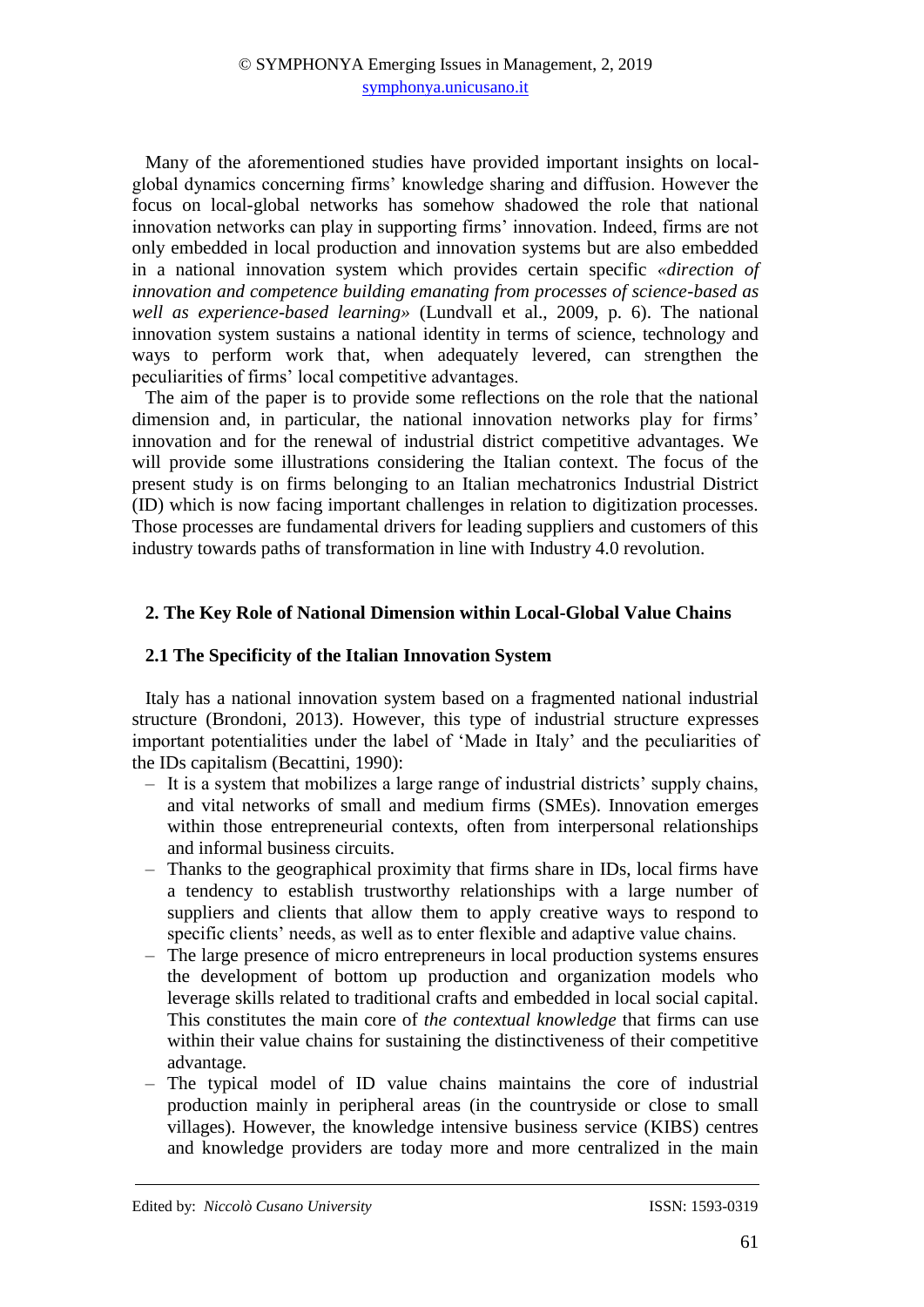cities and urban areas. The services they provide to firms concern business and marketing functions, high skills consultancy activities, research and development activities, training activities, and so on. They can complement the production and services functions that can be normally found in the IDs, increasing the value of local production.

The features mentioned above are particularly critical for understanding the peculiarities and potential of the national dimension in supporting not only firms' production but also innovation. The firms and the related value chains that characterize the ID capitalism are supported in their business models by the integrative functions and services provided by other firms and organizations that share some '*cultural proximities*' with the ID places, even if they are located outside the boundaries of the IDs. When intercepting the needs of firms located in IDs, other Italian and suppliers, commercial services, KIBS centres, banks, universities, research and training centres are able to operate with firms embedded in those systems since they share a common culture base. Indeed, the large distribution of functions and activities within the national territory allows firms of local productive systems to realize some extra economies of scale and to leverage the use of cognitive and inter-personal skills of the larger national networks to exploit similar contextual knowledge in other national local productive agglomerations. Also, they may access some rare professional skills in urban areas which may be lacking in isolated IDs.

The spreading of firms' presence within different productive places and urban areas of a common identity (a similar entrepreneurial attitude, a similar way to perform and organize work and to establish relationships, and a similar way to express creativity) allows them to go beyond the local circuit of the labour and innovation system.

# **2.2 The Role of the National Innovation Networks in the Evolution of Manufacturing Value Chains**

Today, the diffusion of information and digital technologies meeting a shared national culture related to 'Made in Italy' downplays the relevance of geographical proximity in the manufacturing value chains while it increases the relevance of other types of proximities  $(Boschma, 2005)^1$ . In particular, the cultural identity can be a key lever for supporting an evolution of firms in the manufacturing value chain towards more technological, science based, and new intangible aspects of production. Firms willing to place themselves within new innovation circuits to find new ideas, capabilities, and markets can establish relationships of reciprocal specialization with suppliers and clients that operate at a certain geographical distance, but that are able to perform under the same 'Made in Italy' style. Due to the fact that those partners are often competitors or work for competitors, there may be initially some reluctance for firms to open to other firms and suppliers operating in the same sector or field. However, the relationship can also strengthen the alignment between partners on strategies that can be used within global value chains. A transition from local to national level often represents the first step of firms' gradual openness towards new relationships and operations with suppliers and clients at a supra-national scale.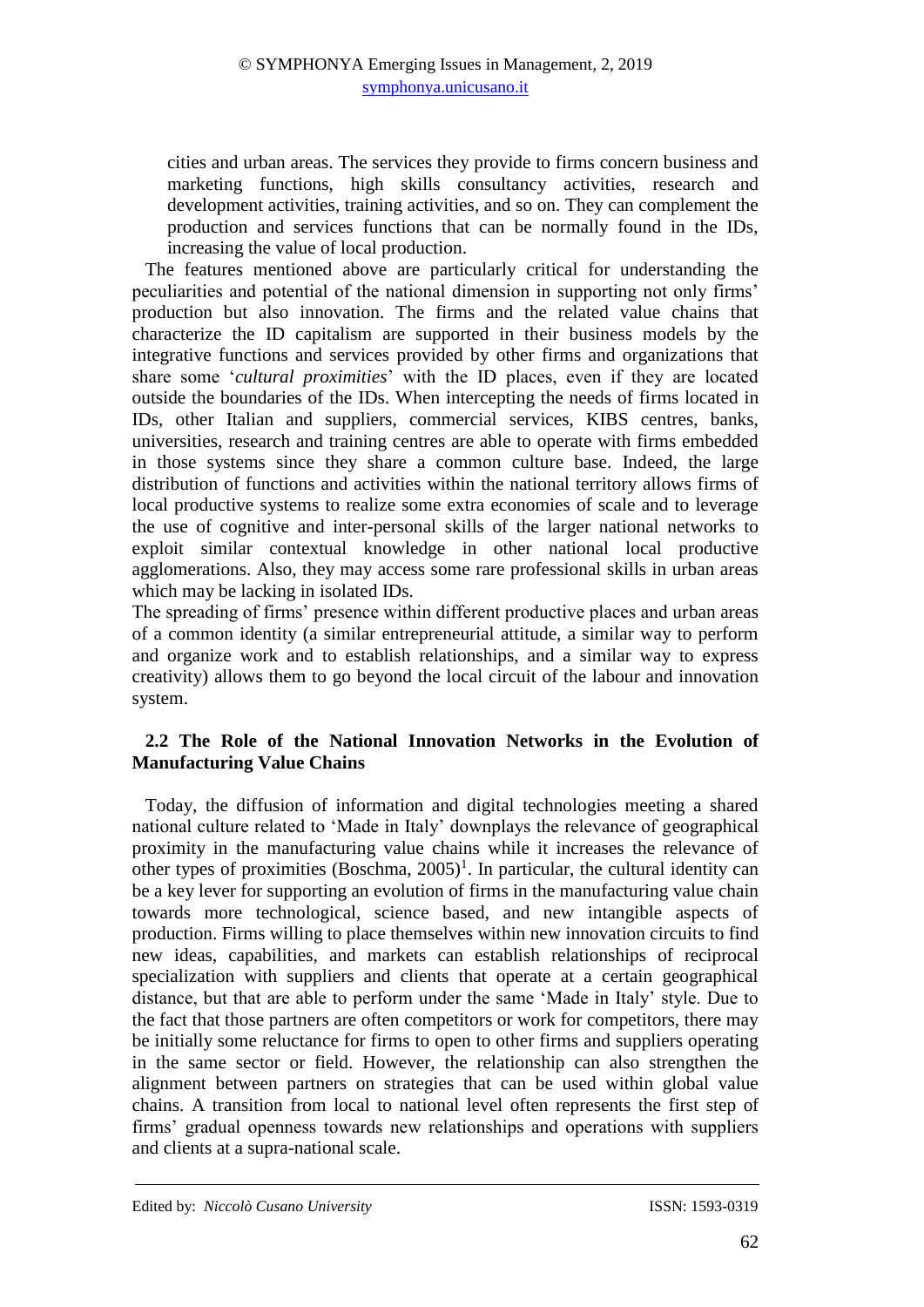There is plenty of examples of Italian firms born locally but today leveraging their national network to support their business specificity in global value chains. Luxottica, the Italian global leader in the eyewear industry is one of the most wellknown examples. The company maintains productive sites in the Belluno ID of origin as well as productive facilities close to its foreign markets. However, its key business centre is in the city of Milan, where it is possible to find numerous professional communities that can support all intangible and technological aspects of 'Made in Italy' production. Another example is the IMA group, a leader in the packaging industry, which has its roots in the Emilia Romagna industrial district. In order to strengthen its position in the international market, the group is today integrating, through contractual agreements, mergers and acquisitions, different professional skills and knowledge diffused among other Italian industrial districts and clusters that specialize in the same or related field.

Also many multinationals (MNCs) investing in Italy are following this logic and leveraging the plurality of Italian places and the different Italian ID specializations. Examples of this kind are the international fashion industry famous brands such as Ralph Lauren, Louis Vuitton, Armani, and Gucci, just to name a few. The network these groups and other similar groups can leverage includes suppliers specialized in functions or different phases of the Italian value chain (i.e., products, tests, development or logistic centres, design, business, digital, and marketing services). The networks can also involve universities (such as polytechnics and business schools) and research centres that, operating close to the 'Made in Italy' industries, can provide support to new business ideas related to Italian production. The strong connections that MNCs establish between different subsidiaries and suppliers along the national territory extends to the rest of the multinational branches and related supply chains. These can then benefit in turn from the specificity of the competences of the Italian innovation network.

# **3. A Reflection on Recent Trends within the Mechatronics Industry**

By changing the role and effectiveness of geographical proximity, the Industry 4.0 perspective can encourage firms embedded in industrial districts to establish new relationships at a national level to support joint innovation processes and collaboration. This is particularly interesting with respect to industries such as mechatronics that is today one of the backbones of the 4.0 transformation.

The mechatronics value chain, as other value chains of 'Made in Italy' traditional industries, has both local and national roots. While part of the division of labour takes place within the local production systems, network relations with clients, suppliers, and service providers are also commonly established with other national partners. The long Italian tradition related to mechanics has supported the development of many professional competences related to the core knowledge of the mechatronics industry that are diffused throughout the whole national territory. However, when discussing innovation, it remains often difficult to disentangle the role played by the local network from the role played by a more extensive national innovation network. It requires qualitative analysis of firm's cases or ad hoc statistics which may allow one to capture different aspects of innovation processes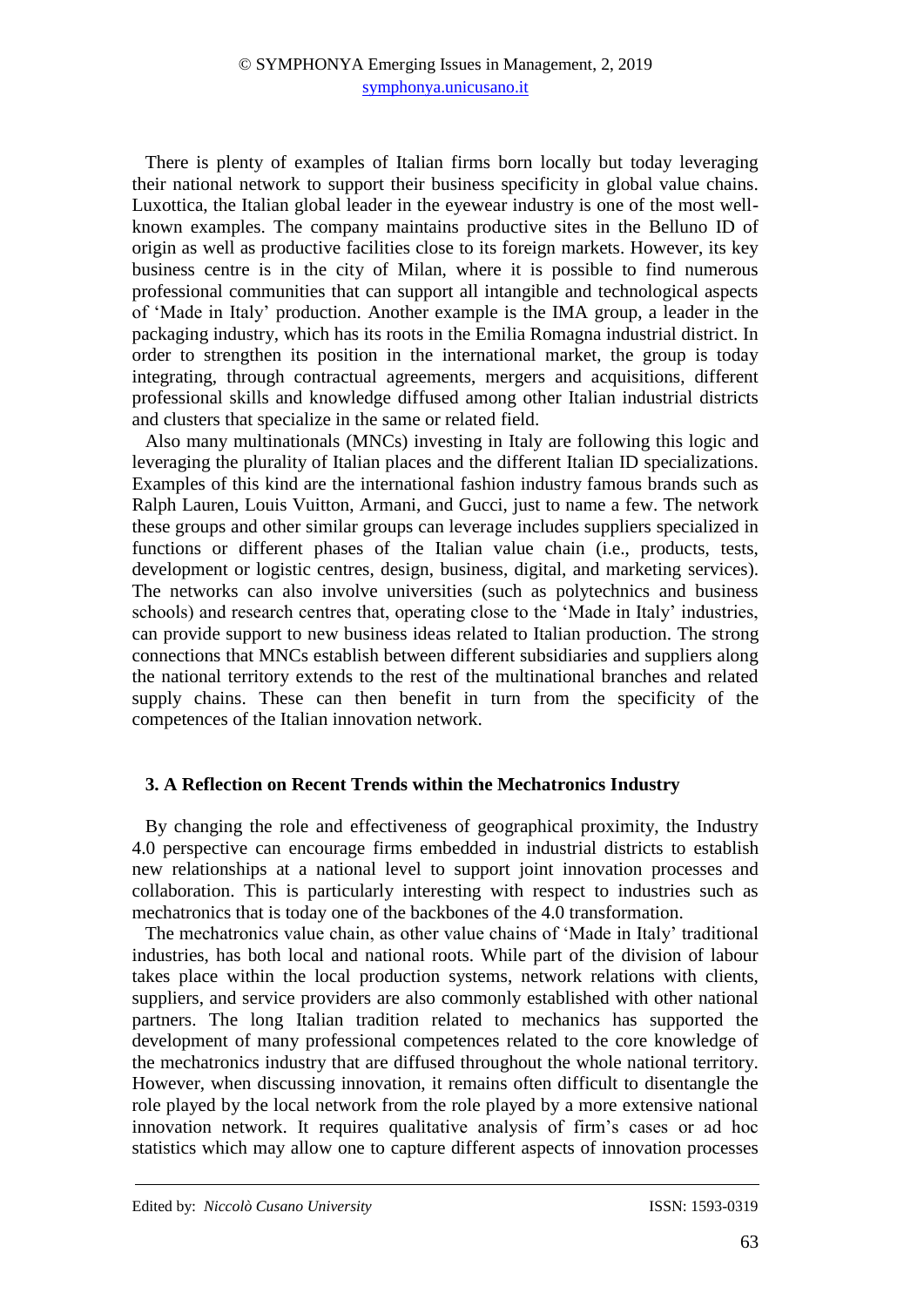at different geographical levels<sup>2</sup>. With this warning in mind, we provide here an illustration of those innovation networks by means of data collected through an investigation conducted in 2017 on 85 firms belonging to the Vicenza mechatronics  $ID<sup>3</sup>$ . With respect to the 4.0 Industry revolution, different firms of the IDs are today facing important challenges that impact their business models. The information collected allows us to grasp how firms are today using their local and national innovation networks not only to support their innovative processes but also to maintain a certain competitive advantage within global markets.

Figure 1 summarizes and compares the geographical distribution of different local and national sources of knowledge and know-how, and collaboration aimed at innovation of those investigated firms<sup>4</sup>.





*Source:* Authors' data elaboration.

\* Collaboration implies not only the acquisition of knowledge but also the reciprocal exchange of knowledge.

As the figure above shows, a large percentage of firms do not rely only on their internal capabilities but today are making use of an extensive number of national knowledge sources and know-how. The national level inputs are particularly important for supplementing the local nourishing of research and development (R&D) activities. More than 10% of the companies have some collaboration at the national level for basic and scientific research. The results show that collaboration for product development at the national level is even higher than collaboration at local level. Indeed, the investigation highlights that firms that already have an internal R&D department resort more frequently to collaboration with national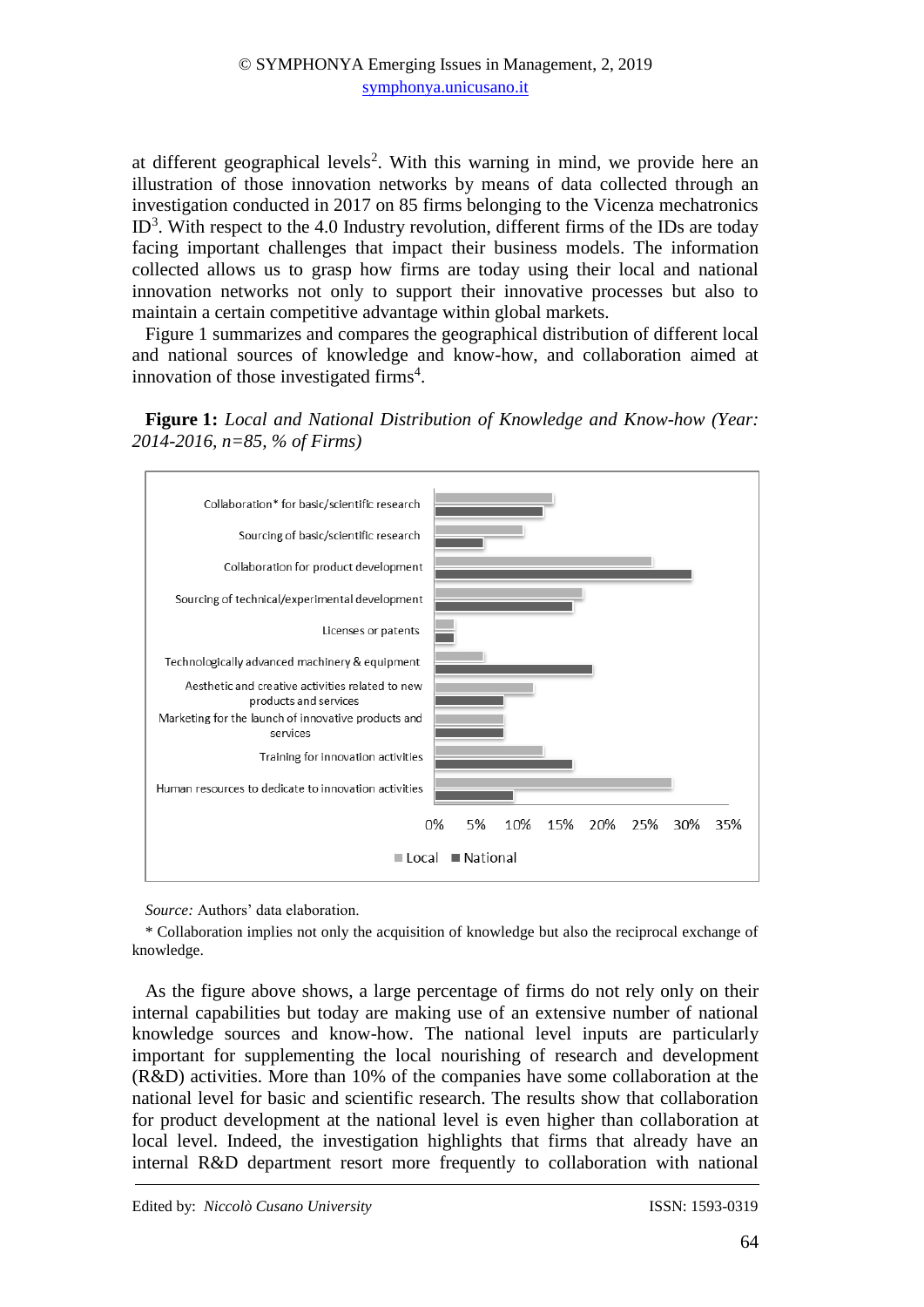partners for scientific research than firms that do not have it (this concerns 20% of the former firms with respect to 8% of the latter). Firms lacking internal R&D departments prefer to collaborate locally instead. Some of these firms do not yet have adequate internal professional interfaces which are normally required to link with national partners. The solution for them is to maintain interactions mainly in close proximity and leverage local informal inter-personal relationships.

The figure 1 also highlights that the sourcing of licenses and patents to support their own innovation is not considered particularly strategic by the investigated firms. However, around one fifth of the firms find that access to technologically advanced machinery and equipment acquired from other national firms is key. In general, what emerges from the interviews is that local firms look for the best suppliers of machines that can guarantee them a high standard of performance in terms of output.

Due to the strong specialization in technical and engineering activities of the investigated firms, the main market for human resources dedicated to innovation activities remains local and it is strongly supported by the professional training of technical schools present in the Vicenza province. However, some firms have started to look outside of the local system for human resources who can support peculiar aspects of innovative processes. This is particularly true when in need for new professionals with digital skills.

National sources for marketing activities which are specifically related to the launch of innovative products and services are exploited by around 10% of the firms. This percentage equals the percentage of firms that source locally. However, the analysis also reveals that firms which consider business and marketing knowledge strategic for building a competitive advantage generally rely more on an extensive national network. This means that if a firm wants to expand its market, it prefers to rely on organizations which are present in the national territory, because that may provide some specific professional services which may not be found at local level. Probably for the same reason, training activities aimed specifically at supporting firm's innovation processes are sourced more from the national level than from the local level. Therefore, national sources of knowledge and know-how seem to play not only a reinforcing but also a complementary role with respect to sources present within the local production system, particularly if aimed at supporting innovative processes.

When looking at which actors at the local and national levels acquire strategic relevance for firms' innovation activities (Figure 2), it is possible to notice that for different investigated firms the value chain that generates competitive advantages is principally national rather than local. A large number of firms consider suppliers and clients at the national level to be more strategic for innovation than suppliers and clients present within the ID. Firms that rely only on local suppliers are mainly firms that still base their main market strategy on traditional advantages, focusing principally on the quality of their production (around 80% of firms with local suppliers). Instead, firms with national suppliers have a more heterogeneous approach to the market. Almost half of these firms have tried to expand their market share by focusing on some novelty of their products or services (20% do that by specifically targeting the international market).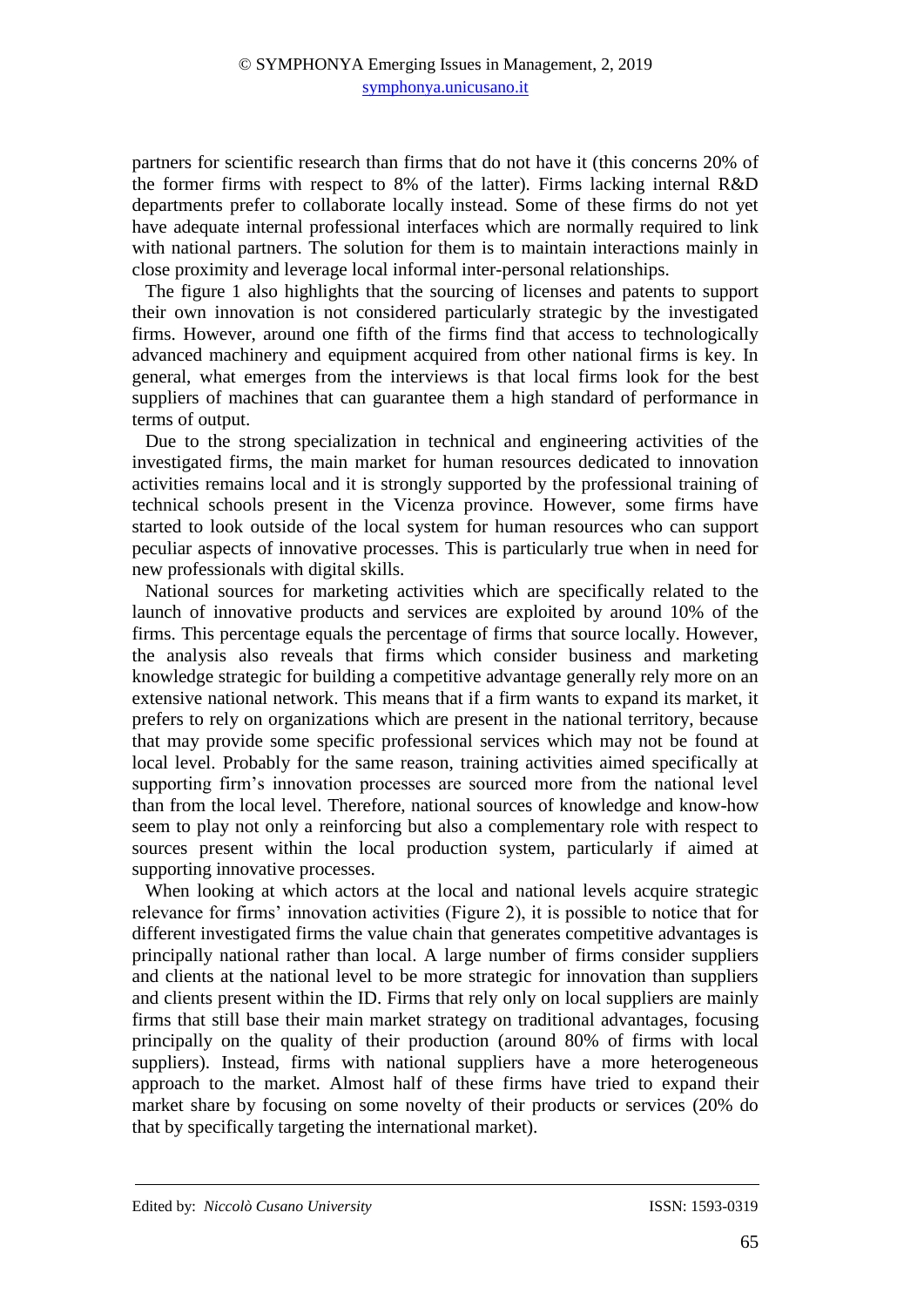For about one fourth of the sample, national consultants are also assuming a certain significance. Those consultants can be technical specialists, but also KIBS providers. The investigation highlights that while firms that rely only on local consultants have higher propensity to base their activity on technical and engineering knowledge, those with national consultants have higher propensity to rely also on some scientific knowledge. In other words, 35% of the firms with national consultants find scientific knowledge strategic for their business with respect to only 16% of the firms possessing only local consultants. Moreover, to confirm the importance that R&D activities at the national level is assuming for different firms, national universities and national research centres are also considered key for sustaining their own innovation processes by about one fifth of the investigated firms<sup>5</sup>.

**Figure 2:** *Strategic Nodes in the Network for Sustaining Innovation Activities (Year 2014-2016, n=85, % of Firms)*



*Source:* Authors' data elaboration

From the analysis, we see that firms with a strong national network have some key distinct characteristics with respect to the other investigated companies. Figure 3 highlights how firms with a national innovation network above the mean of the sample have in general high innovation capacity (right upper quadrant)<sup>6</sup>. Only a few firms that have a strong national network have innovative capacity under the mean (left upper quadrant). On the contrary, many firms with a weak national innovation network also have low innovation capacity (left lower quadrant). In this quadrant, there are mainly firms that are strongly local or that use only own internal resources<sup>7</sup>. The scatter plot (Figure 3) points out that firms with a strong national innovation network generally have a high chance of developing good innovative capacity. However, it is important to point out that having a strong national innovation network is not an exclusive condition for the support of firms' innovation. In the right lower quadrant, for example, we find firms with a weak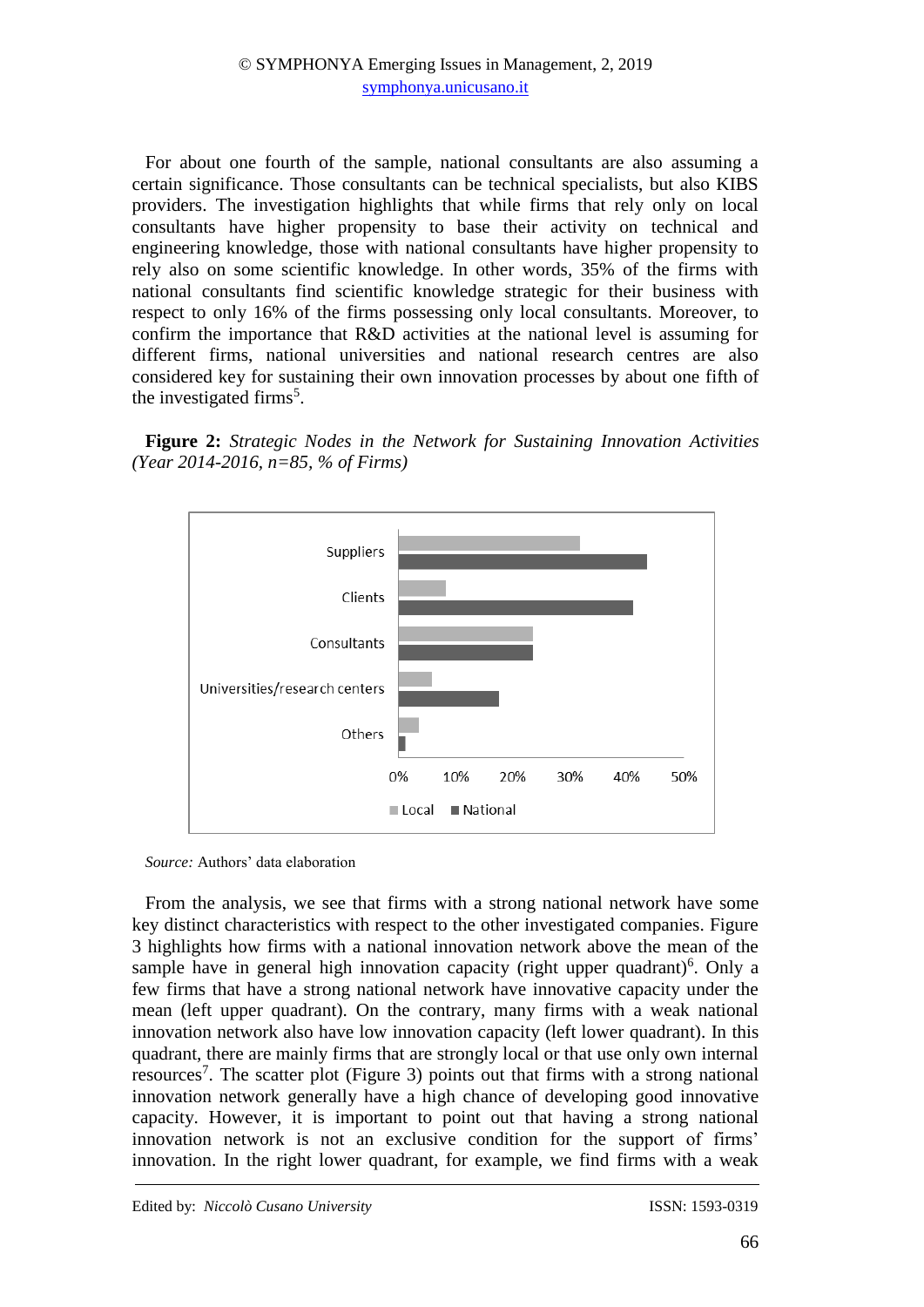## © SYMPHONYA Emerging Issues in Management, 2, 2019 [symphonya.unicusano.it](http://symphonya.unimib.it/)

national network having some good innovative capacity. The analysis allows the emergence of a high proportion of firms with international linkages and research and science bases capabilities. This stand out with respect to the group of firms in the left lower quadrant. Those assets seem to compensate for the weak national innovation network.





*Source:* Authors' data elaboration.

*n* indicates the number of firms in each quadrant. The size of a dot represents the number of firms having the same coordinates.

Disentangling further the firms of the sample we observe that other differences emerge. After classifying firms with a strong national network (i.e. above the mean) as group 1, we decided to distinguish firms with a national innovation network below the mean into two other groups. Group 2 represents firms with a limited national innovation network, while group 3 firms without national innovation linkages<sup>8</sup>. Almost all firms with a strong national innovation network have introduced at least an innovation in the last three years that is above the sector average<sup>9</sup> (90% of firms of group 1). Instead, the percentage of firms in the groups 2 and 3 that have innovation above the standard sector average is around one third lower (60% for the group 2 and 56% for the group 3). Although the percentage is still high, it may be more related to innovation of incremental nature and in some cases to the presence of other firms' assets. Moreover, after the last financial crisis, 44% of firms of group 1 have increased their competitive capacity at least with respect to other local firms. The percentage decreases to 32% for firms of group 2 and to 28% for firms of group 3. For what concerns the internationalization aspects, those firms without a national innovation network (group 3) do not have so many linkages at the international level concerning innovation aspects (60% of firms in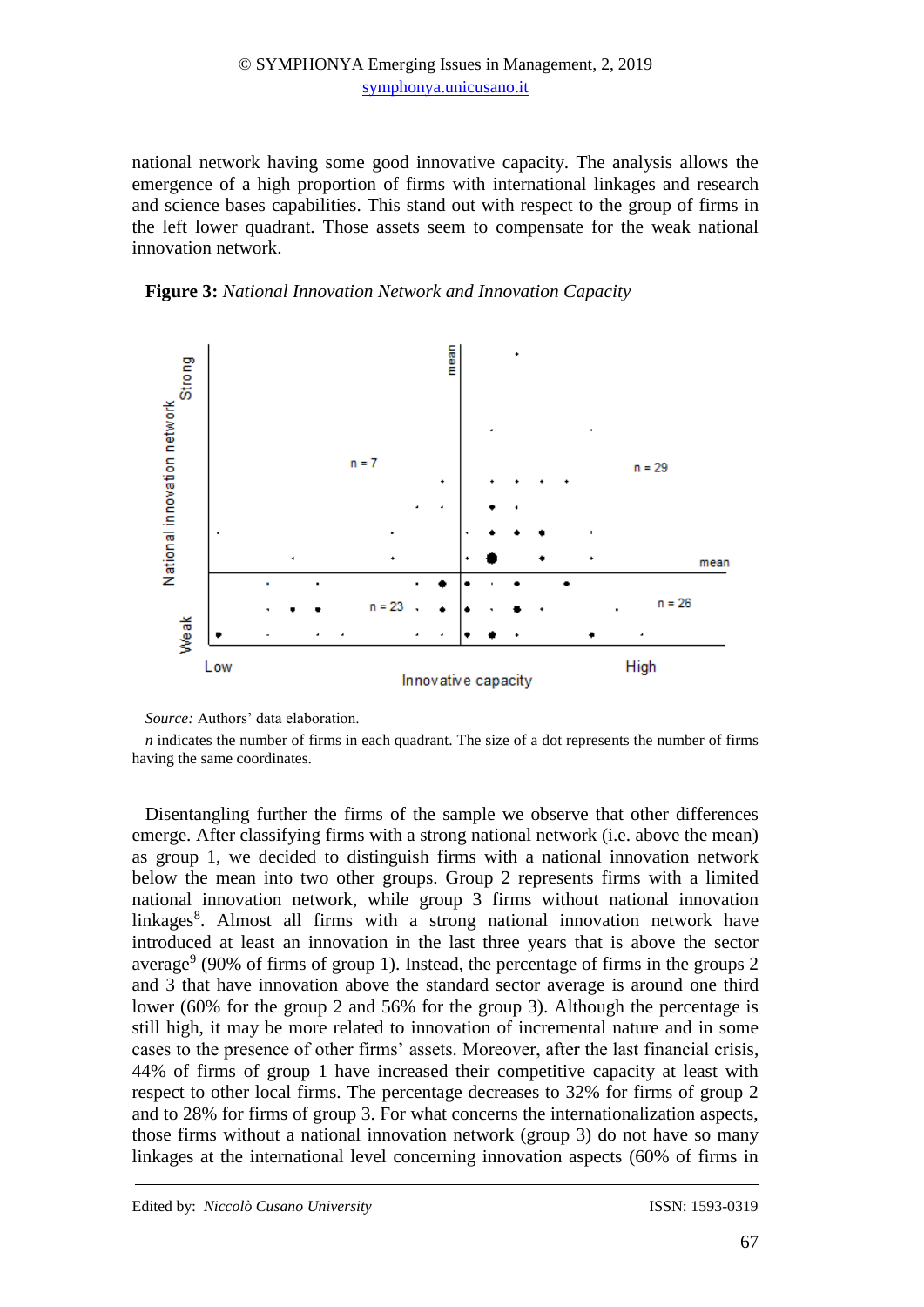group 3 do not have any). This percentage diminishes within group 2 (less than half of the firms) and within group 1. In this later case, only 20% of firms do not have any international linkages.

# **4. Conclusions and Emerging Issues**

The paper draws important considerations on how firms belonging to ID sustain their innovation processes by relying on an extensive national network which includes national actors and linkages located outside the boundaries of the ID. This also involves national Industry 4.0 manufacturers and providers of digitalized products and services.

So far, different studies have stressed that global linkages are fundamental to sustain the innovation capabilities of firms and even the renewal of local industrial specializations. However, those linkages can be established efficiently by a limited number of firms embedded in industrial districts. Different firms may lack an adequate openness which allows them to participate more actively in global networks and efficiently exploit global opportunities.

Since the turn of the century, the digital and global transitions have brought important challenges to firms in IDs. However, competitive advantages of IDs organizational models have not completely disappeared, but they just transformed. Many firms still preserve important linkages with knowledge embedded in the ID of origin, but they are also extending their linkages more and more to the national level.

The relational proximity that Giacomo Becattini as well as other 'districtualist' scholars have highlighted as a typical successful factor of IDs can find some of its extension at the national level. In particular, the generative knowledge within the traditional IDs innovation model can today overcome the barriers that in the past have often confined it within narrows places, sometimes at the periphery.

The logic of Industry 4.0, which is implemented today by different machine manufacturers and, in general, by actors who operate upstream and downstream of value chains, introduces a discontinuity in the Italian manufacturing system that requires the participation of firms in broader learning networks.

This article supports the idea that within the digital/global new paradigm, the new competitive advantages of Italian firms may rely on knowledge embedded in places and individuals that flows through networks based also on cultural proximity. Using such networks firms can expand economies of scale and scope of the IDs generative knowledge. This knowledge complements the codified knowledge which flows along global value chains in more abstract and less personal ways. Possessing a strong national innovation network may help firms to establish key relations with global partners and avoid the problem that firms embedded in a local system crystalize their key relationships with partners only in close geographical proximity.

National policies which can favour the development of cognitive and innovative networks that match the specificity of a country's industrial model acquire a fundamental role in the local-global dialectic in most of the industries involved in the Industry 4.0 revolution. This is particularly important in a country like Italy,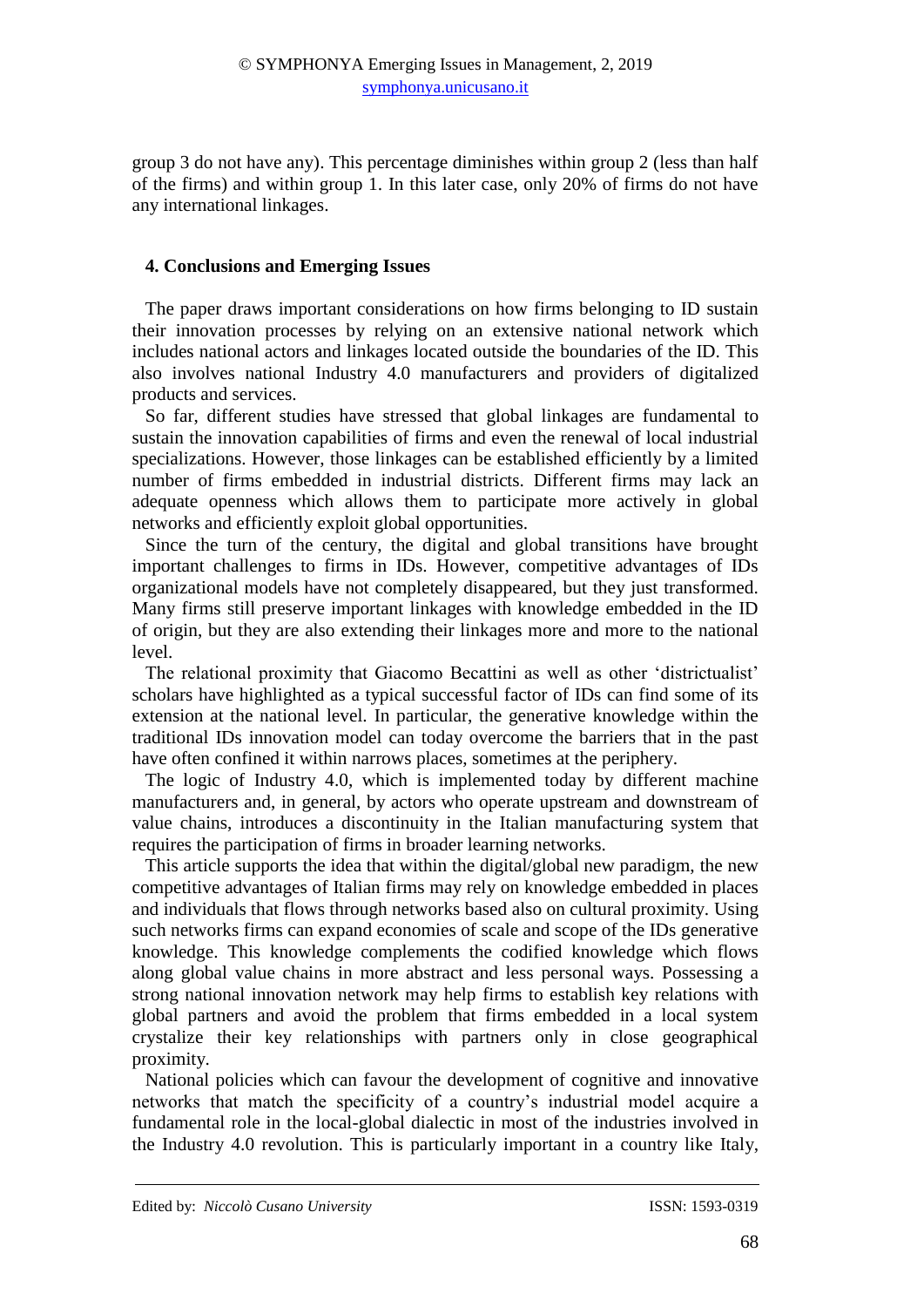which has a peculiar national innovation system whose roots are to be found in ID capitalism.

#### **Bibliography**

- Barzotto, M., Corò, G., & Volpe, M. (2017). Global Value Chains and the Role of MNEs in Local Production Systems, in De Marchi, V., Di Maria E. & Gereffi, G. (eds.). *Local Clusters in Global Value Chains. Linking Actors and Territories Through Manufacturing and Innovation*. New York: Routledge.
- Bathelt, H. A., Malmberg, A., & Maskell, P. (2004). Clusters and Knowledge: Local Buzz, Global Pipelines and the Process of Knowledge Creation. *Progress in Human Geography*, 28(1), 31-56. [http://dx.doi.org/10.1191/0309132504ph469oa](file:///H:/Editorial%20Boards%20&%20Reviewer/Symphonya%20-%20attività%20come%20referee/EDITORIAL%20CONTROL/10.1191/0309132504ph469oa)
- Becattini, G. (1990). The Marshallian Industrial District as a Socio-Economic Notion, in Pike, F., Becattini, G., & Sengenberger, W*. Industrial Districts and Interfirm Cooperation in Italy* (pp. 37– 51). Geneva: International Institute for Labor Studies.
- Bellini, N. (2015). Smart Specialisation in Europe: Looking Beyond Regional Borders. *Symphonya. Emerging Issues in Management (symphonya.unimib.it)*, (1), 22-28. <http://dx.doi.org/10.4468/2015.1.03bellini>
- Belussi, F. E., & Sedita, S. R. (2012). Industrial Districts as Open Learning Systems: Combining Emergent and Deliberate Knowledge Structures. *Regional Studies*, 46(2), 165-184. [http://dx.doi.org/10.1080/00343404.2010.497133](https://doi.org/10.1080/00343404.2010.497133)
- Boschma, R. A. (2005). Proximity and Innovation: A Critical Assessment. *Regional Studies,* 39, 61- 74.

[http://dx.doi.org/10.1080/0034340052000320887](https://doi.org/10.1080/0034340052000320887)

- Brondoni S. M. (2013). Ouverture de 'Global Networks and Local Development-2'. *Symphonya. Emerging Issues in Management (symphonya.unimib.it)*, (2), 2-18. [http://dx.doi.org/10.4468/2013.2.01ouverture.](http://dx.doi.org/10.4468/2013.2.01ouverture)
- Brondoni, S. M., & Zaninotto, E. (2018). Ouverture de 'The 4<sup>th</sup> Industrial Revolution. Business Model Innovation & Global Competition'. *Symphonya. Emerging Issues in Management (symphonya.unimib.it)*, (2), 1-7.

<http://dx.doi.org/10.4468/2018.2.01ouverture>

- Büchi, G., Cugno, M., & Castagnoli, R. (2018). Economies of Scale and Network Economies in Industry 4.0, *Symphonya. Emerging Issues in Management (symphonya.unimib.it)*, (2), 66-76. <http://dx.doi.org/10.4468/2018.2.06buchi.cugno.castagnoli>
- Castellani, D., Rullani, E., & Zanfei, A. (2017). Districts, Multinationals and Global/Digital Networks. *Economia e Politica Industriale*, 44 (4), 429-447.

[http://dx.doi.org/10.1007/s40812-017-0079-4](https://doi.org/10.1007/s40812-017-0079-4)

- Chaminade, C., Bellandi, M., Plechero, M., & Santini E. (2019). Understanding Processes of Path Renewal and Creation in Thick Specialized Regional Innovation Systems. Evidence from Two Textile Districts in Italy and Sweden. *European Planning Studies*, 27(10), 1978-1994 [http://dx.doi.org/10.1080/09654313.2019.1610727](https://doi.org/10.1080/09654313.2019.1610727)
- Chiarvesio, M., Di Maria, E., & Micelli, S. (2010). Global Value Chains and Open Networks: The Case of Italian Industrial Districts. *European Planning Studies*, 18(3), 333-350. [http://dx.doi.org/10.1080/09654310903497637](https://doi.org/10.1080/09654310903497637)
- Cooke, P. (2005). Regionally Asymmetric Knowledge Capabilities and Open Innovation. Exploring 'Globalisation 2'—A New Model of Industry Organisation. *Research Policy*, 34, 1128-1149. [http://dx.doi.org/10.1016/j.respol.2004.12.005](https://doi.org/10.1016/j.respol.2004.12.005)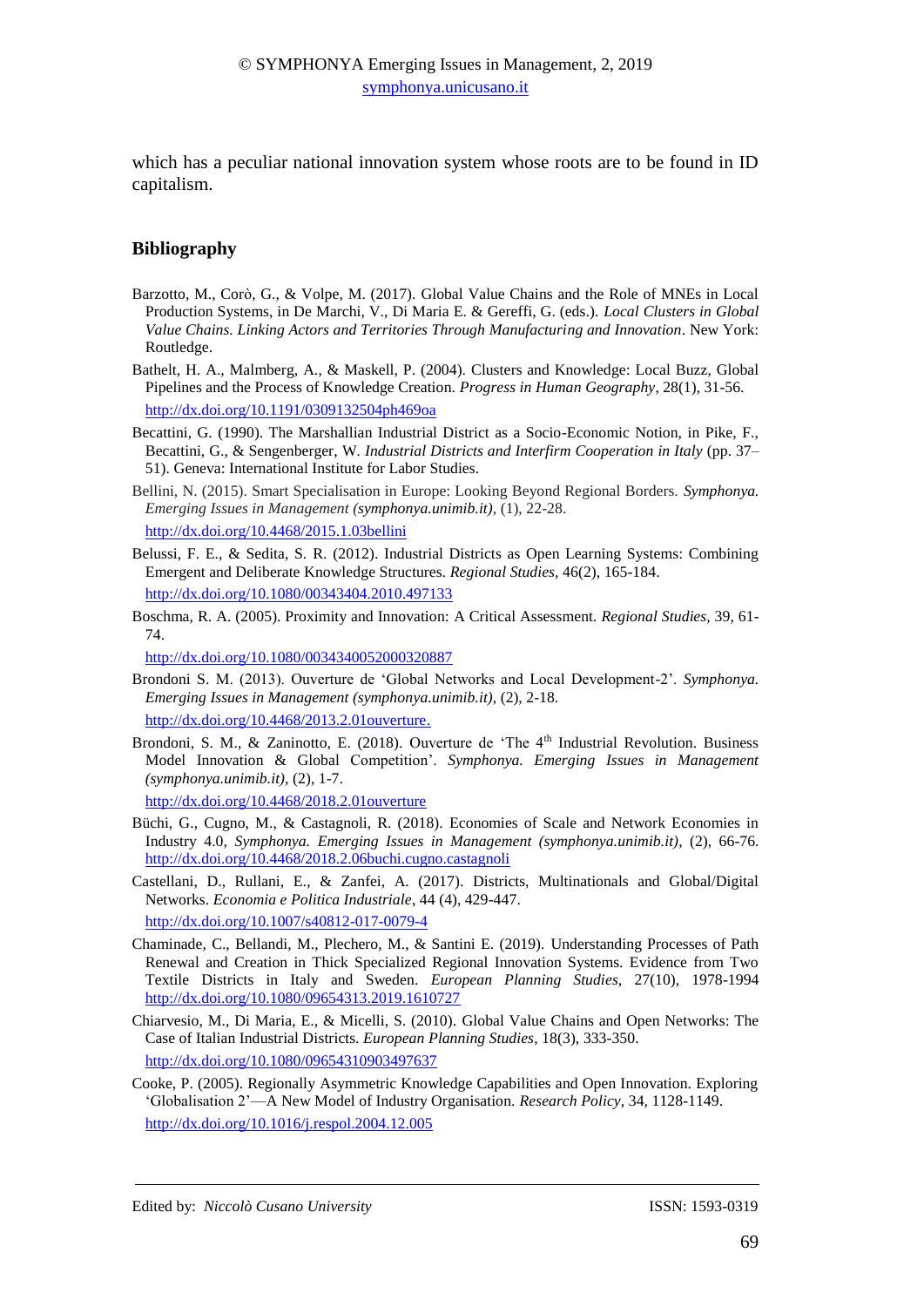- Corò, G., Schenkel, M., & Volpe, M. (2013). International Offshoring, Local Effects: An Inquiry on Italian Firms. *Symphonya. Emerging Issues in Management (symphonya.unimib.it)*, (2), 1-13. <http://dx.doi.org/10.4468/2013.2.07coro.schenkel.volpe>
- De Marchi, V., Di Maria E., & Gereffi, G. (eds) (2018). *Local Clusters in Global Value Chains. Linking Actors and Territories Through Manufacturing and Innovation*. London: Routledge.
- Gertler, M.S., & Levitte, Y. M. (2005). Local Nodes in Global Networks: The Geography of Knowledge Flows in Biotechnology Innovation. *Industry and Innovation*, 12(4), 487-507. [http://dx.doi.org/10.1080/13662710500361981](https://doi.org/10.1080/13662710500361981)
- Lundvall, B. Å, Vang, J., Joseph, K.J., & Chaminade, C. (2009). Innovation System Research and Developing Countries, in Lundvall, BÅ., Joseph, KJ., Chaminade, C., Vang J. (eds.), *Handbook of Innovation Systems and Developing Countries*. Edward Elgar: Chelenham.
- Martin, R., Wiig Aslesen, H., Grillitsch, M., & Herstad. S. J. (2018). Regional Innovation Systems and Global Flows of Knowledge, in Isaksen A., Martin, R. & Trippl, M. *New Avenues for Regional Innovation Systems - Theoretical Advances, Empirical Cases and Policy Lessons*. Cham: Springer.
- Park, S.O. (2005). Local and Global Networks of Innovation, in Alvstam C.G. and Shamp E.W., (eds). *Linking Industries across the World: Processes of Global Networking*. Aldeshot: Ashgat.
- Plechero, M. (2017). *Facing Global Competition through Participation in Globalization of Innovation processes: The Case of Mechatronics District in the Veneto Region*, Working paper n. 11, Department of Management, Ca' Foscari University.

[http://dx.doi.org/10.2139/ssrn.3042259](https://dx.doi.org/10.2139/ssrn.3042259) 

#### **Notes**

**.** 

<sup>&</sup>lt;sup>1</sup> In his work, Boschma (2005) stresses the possibility of developing geographically distant interactions for innovation through other types of proximities (cognitive, social, organizational, and institutional). Cultural proximity can incorporate different aspects of those other types of proximities, but it mirrors, in particular, some institutional proximity (i.e., the presence of common cultural norms and habits).

<sup>2</sup> For example, statistical information on knowledge sources provided by ISTAT or by the Community Innovation Survey has limitations in distinguishing which different types of sources of knowledge relevant for innovation have local origin or instead national origin (beyond the ID borders).

<sup>&</sup>lt;sup>3</sup> The sample corresponds to around 18.5% of the detected mechatronics population in Vicenza and it is statistically representative of the local ID in terms of firms' size. The majority of firms (almost 80%) are small companies with less than 50 employees, while 3.5% of sample firms are large firms with more than 250 employees. The majority of firms (47%) belongs to the industrial machinery sub-sector, 16.5% to automations, 13.5 % to electrical and electronic appliances and machinery, while 23.5% to less defined sectorial specializations. For more information about the survey and collected data, please see Plechero (2017).

<sup>4</sup> Although global linkages for innovation are more conducive of radical innovation than national linkages, for now, international sourcing remains mainly limited to the acquisition of some technologies (i.e., sophisticated machinery and equipment) and some development activities. The interviews that have been conducted with the firms have highlighted a negative attitude of different local mechatronics firms to establish some interactions for innovation with geographically distant actors. This is often a matter of cultural closure and institutional distance that firms embedded in a ID may have with respect to international partners.

<sup>5</sup> The department of Management and Engineering of Padua University is located in Vicenza and it has a strong mechanics and mechatronics focus. It represents an important source of R&D knowledge for local firms. However, interviews conducted with some of the firms have highlighted the necessity for different firms to link to other national universities and research centres which have different specializations than the local ones or that may help to differentiate their own products and services from what is the standard offered at the local level. For example, one of the firms has